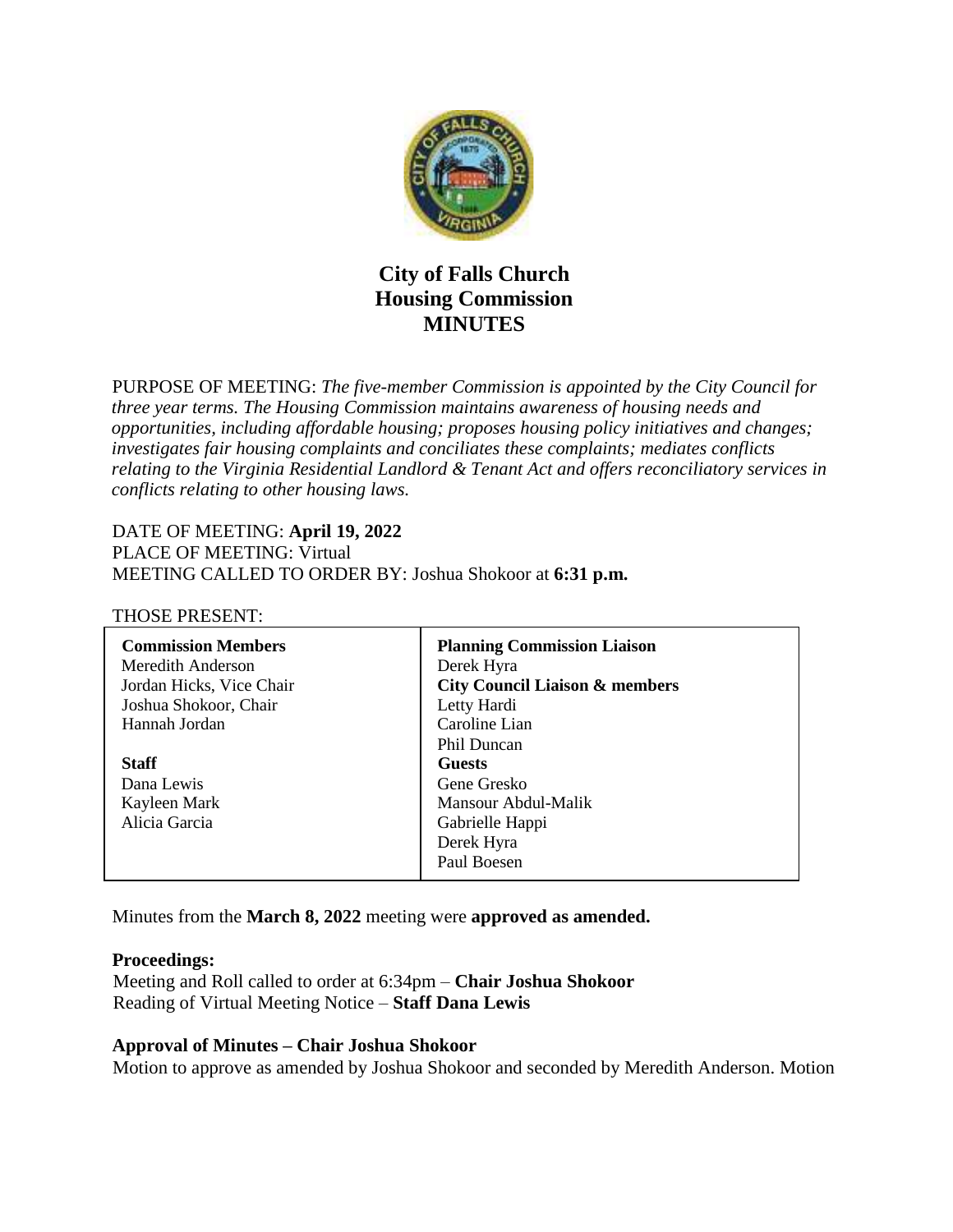passed.

#### **Welcoming Falls Church – Refugee Program Assistance Update - Paul Bosen**

Bosen gave an update on the refugee assistance program. The City and Welcoming Falls Church are determining the best way to move forward providing the assistance to the families. The program will create a rent voucher program and administer the program internally or do direct payments of funds to landlords. There is a plan w to work with landlords to accept partial payment of funds from Catholic Charities (CC). Bosen also said the program is getting a lot of people who are interested. Private donors want to help as well. There is an opportunity to look at old buildings in Falls Church and single-family homes.

Meredith asked about the people who have been on the wait-list for some time and other families receiving housing assistance before them. Joshua shared the funding is from separate streams and this money is specifically for refugees and this is a \$50K one-time program. Dana specified this is ARPA funds. Meredith asked how easy it would be to identify the five families to help. There is a partnership with CC(CC) and Lutheran Social Services to help establish criteria to identify families and it will also be based on homes that are available and the family size. Hannah pointed out the adult literacy center is ready to help with the language barrier.

#### **Amazon 2 Homeownership Program Update – Mansur Abdul Malik – NHP Foundation**

Alicia Garcia introduced Mansur Abdul-Malik, NHP Foundation, who spoke about the Amazon Homeownership Program and how the program will benefit people with certain AMIs. He stated the focus is on 50-80% AMI. He discussed equity sharing to continue the program. He also discussed what is involved in the developer fee and the amount. Homes within the range are sold pretty quickly and the inventory is low for the range of \$300-700K. Based on AMI, the plan is to sell to the next person in same AMI bracket and when the house is sold, part of the equity goes to the city to help purchase more homes. Compared to DC and MOCO, the 80% /20% equity model works, and this gives the seller the incentive to buy another home especially if family size grows. The City will receive additional funds to grow the program in the future. Caroline asked if there is consideration in doing an equity approach based on a scaler model where the shared equity model changes based on home value. He stated they are looking at what the market is doing now and they didn't look more specific on a tier system if more or less would go to the city based on value.

**Developer fee** – Mansur detailed the scope of work in this process and said the 12% is a typical rate of a developer. They are also willing to apply for additional funds to help with the program. With the Federal Home Bank Project there is a high probability of being funded. Some expressed they thought the fee was a bit high and Mansur said he is open to discuss. It may be possible to adjust the scope to decrease the fee. Caroline said she wants to meet with Alicia and Dana about this and she wants to make sure she has some time to understand before giving feedback and appreciates the detail.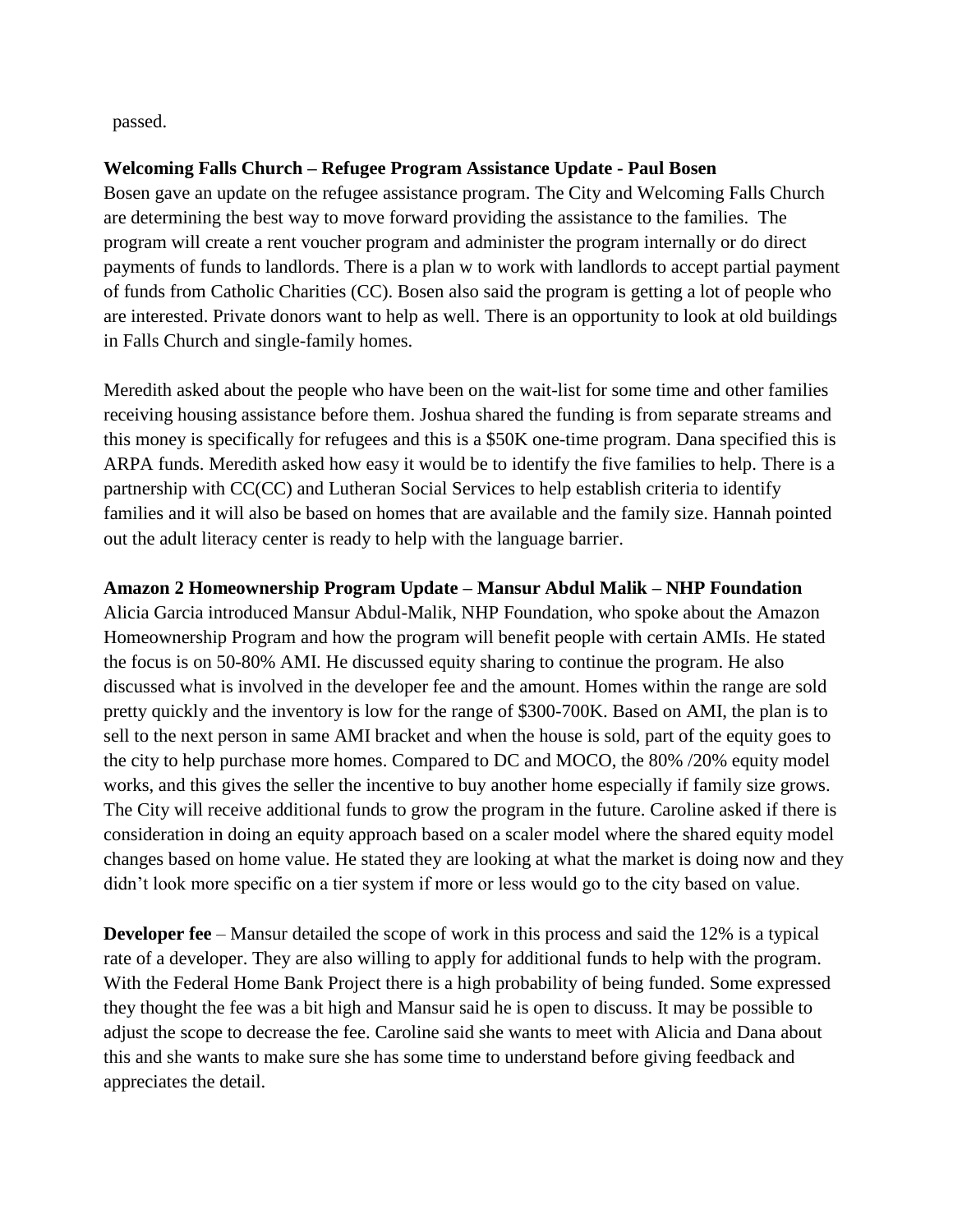Derek Hyra shared his concern is the property prices will get higher. He also stated this is a project where homes are being purchased that are already constructed and not needing much rehab. Alicia shared it may not be as quick as one assumes selling a home to an affordable buyer. The buyer will need a preapproved mortgage sheet, first time housing classes, apply for grants etc. and this can be a lengthy process. The buyer is coming from a waitlist and may not have all of the things align that is needed to purchase. Alicia stated the buyer may also need to work with different agencies to do savings plans etc. The carry cost NHP will have willl be heavy while we hold the homes for the home owners. Mansur said they are taking on all the risk for the City and it's not just the work that is going to be done but the human resources needed to manage and execute this.

Letty Hardi questioned how does the developer fee compare with other programs? Alicia said she will provide comparison to the council. Development firms in VA typically take 10-12% depending on risk. Alicia said next step is to get the approval from CCcouncil and for Wyatt to sign off on the May  $23^{rd}$  session. She will be bringing to the working session on May  $16^{th}$  before the meeting on the 23<sup>rd</sup>. Alicia is going to the work session and everyone will send their comments to Dana and she will send to Joshua to create a memo.

#### **Amazon 3 Acquisition Strike Fund Update – Staff Alicia Garcia**

Alicia said she is working on a MOU with the City and Wesley. She is waiting on Carol to review. She is working with city attorney to transfer the property to the EDA to allow refinance to go through smoother and help with the City not owning property. She is also working on the procurement phase 1 which is an environmental study where a group does a review of the land, looking for lead and things that can be harmful to people living there. She is also doing requests for quotes for the phase 1 assessment. Wesley provide some people for quotes. 310 S Maple needs extensive repairs.

## **Affordable Dwelling Unit Update – Staff Kayleen Mark**

Kayleen discussed managing the ADU program and wait-list. She explained the current priorites on the waitlist. There is a total of 123 persons. There are 8 people on the priority 1 list, 60 people on the priority 2 list and 55 people on the priority 3 list. She also mentioned that she is currently developing the homeownership waitlist (16 people). She discussed the current available ADUs at Founder's Row and Verso which is a 55+ community and working to get those filled. She is also working on outreach within the city and has reached out to FCCPS to reach employees in the school system. She also discussed relocating tenants from S Maple. Letty asked about opening up the wait list to people outside of the City. Dana said based on the details in each individual filed covenant some ADU properties manage their own list.

#### **Other**